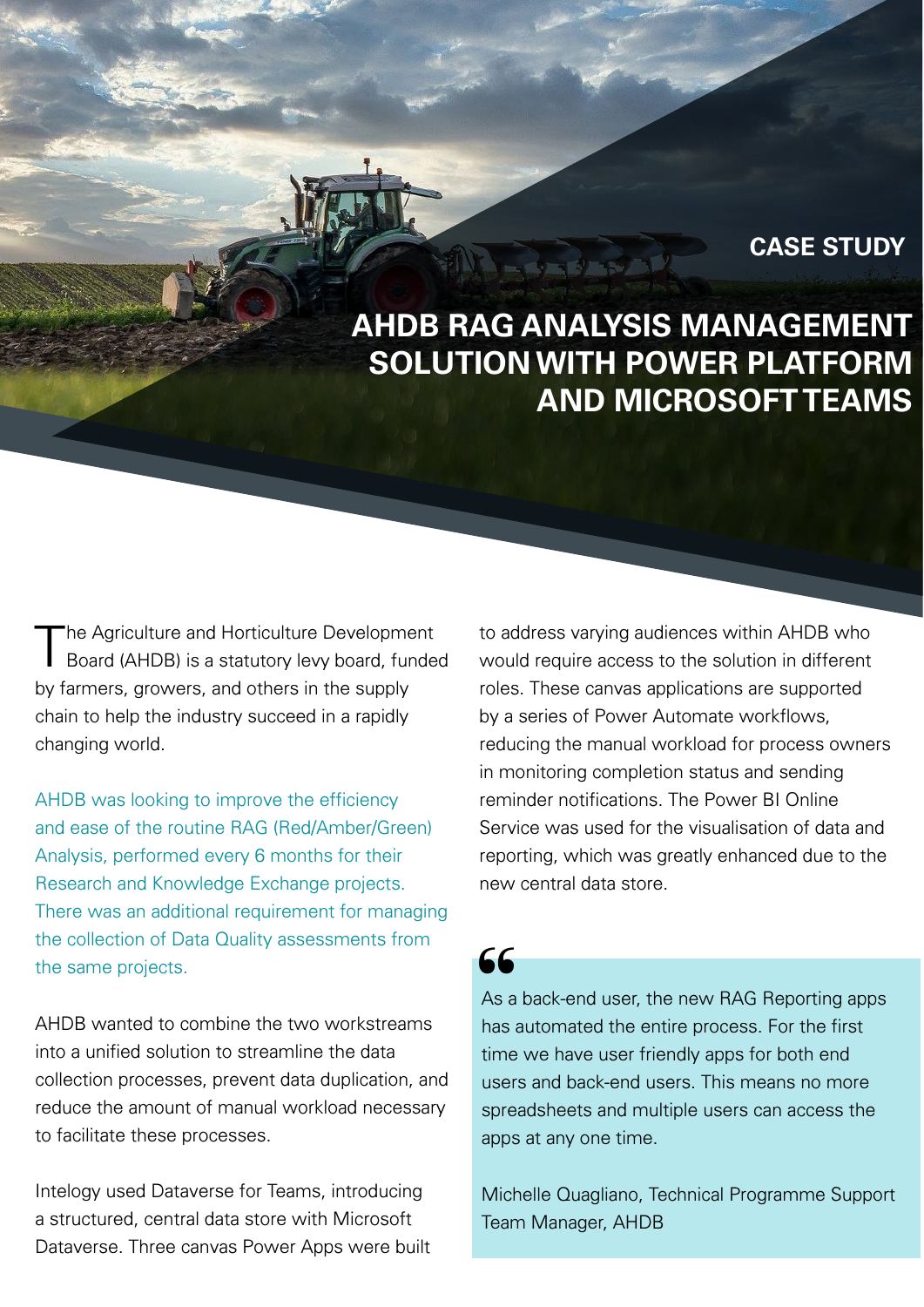## **CHALLENGES**

Once every six months, AHDB conduct a RAG Analysis for their active projects, assigning red, amber, or green ratings determined by answering a set of questions related to project delivery. Their previous process was prepared and completed in a centralised Microsoft Excel spreadsheet hosted in SharePoint Online. With over 250 active projects at any one time, a significant amount of manual effort was necessary to maintain data accuracy, and with no controlled data collection mechanism, completion of these RAG submissions were at risk of input error and potentially wrongly allocated RAG statuses. Furthermore, with every reporting cycle contained within a separate Excel file, it prevented the ability to easily monitor trends in projects and their RAG statuses over time.

The majority of projects also had a requirement for a Data Quality and Sensitivity Assessment to be completed if the project generated data. Like the RAG process, this was heavily based on Microsoft Excel, using a template to be completed by a project manager. Once complete, these Data Assessments were stored in their respective SharePoint team site for each project, which made it challenging to cross-analyse the quality and sensitivity of data generated by projects at an organisational level.

## Based upon Intelogy's evaluation of AHDB's current processes, the Microsoft Power Platform was placed at the core of the overall solution design. The data involved in this process was highly structured and relational in nature, thus requiring a central storage location to facilitate rich and insightful reporting. AHDB's overall business process is primarily aimed at project owners within the organisation, indicating an objectivedriven, team-based environment.

Intelogy decided to use Dataverse for Teams as the foundation for record collection and storage, and the Power BI Online Service for the visualisation of this data.

## **SOLUTION OVERVIEW**

A dedicated Microsoft Team was created, with a Power Platform environment being provisioned from within this team, creating the Dataverse for Teams platform to contain the relevant apps, workflows and data. Separate channels in Teams were introduced for each area of the project analysis process, providing established locations for accessing applications, reports and any supporting documents, guidance videos (hosted in Microsoft Stream) and on-going chat conversations relevant to the intended audience.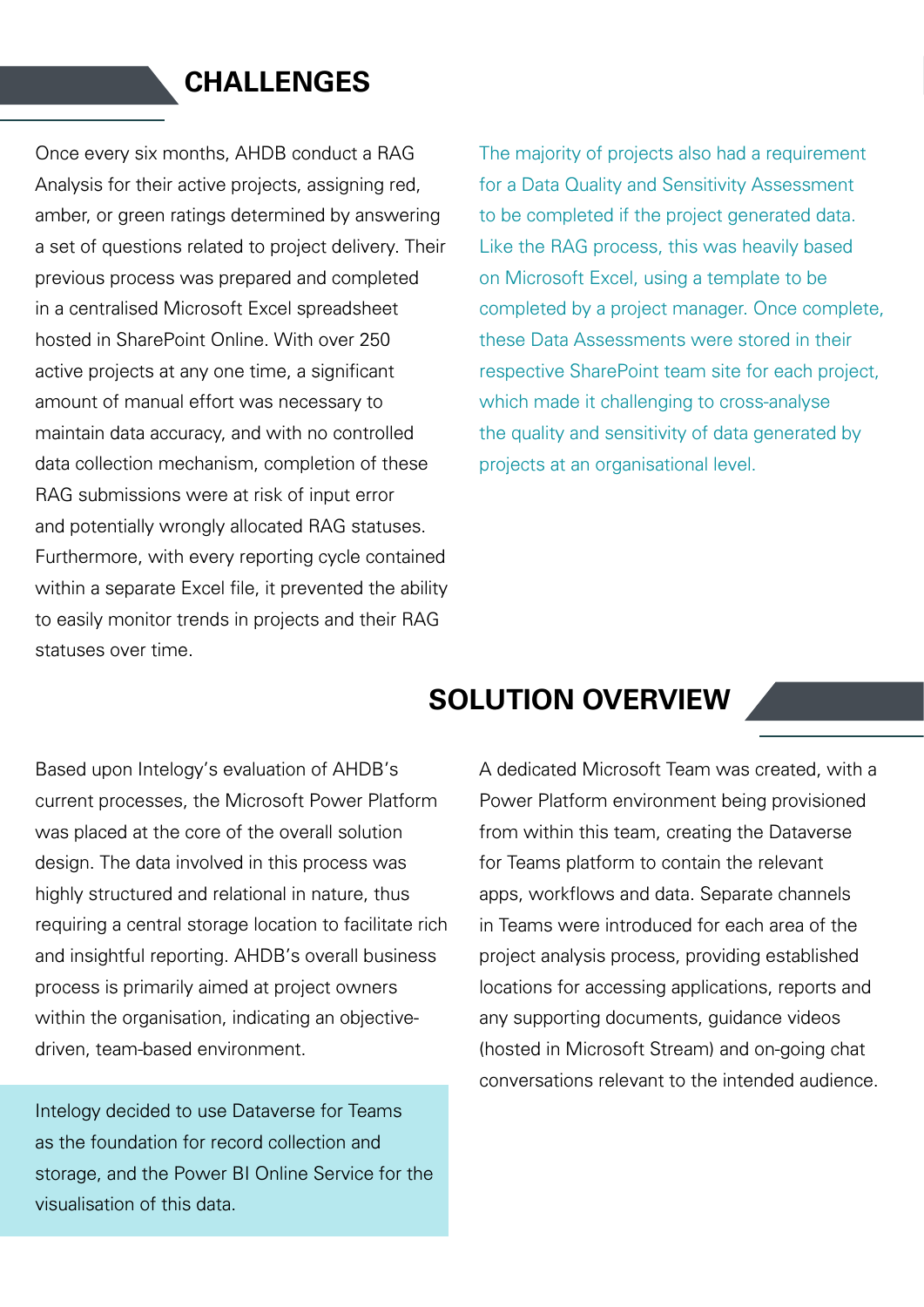## **3 CANVAS POWER APPS**

A series of canvas Power Apps were introduced for minimalistic but logical user experiences. All applications interacted with the underlying data store within the Dataverse for Teams environment. Access to these applications was permission scoped, ensuring appropriate personnel had access to the applications they need for their specific roles. Three individual canvas apps were built.

### **Project Management App**

Intelogy developed a Canvas Power App to provide the ability for the Technical Programme Support Team to manage projects centrally, with the ability of assigning Project Owners, populating appropriate metadata to enrich the reporting experience and form the basis for the relational data model underpinning this solution. This application also includes the management of reporting periods, allowing for control of start and end dates of data collection, due dates for completion and the triggering of automated workflows to notify project owners and provision data for completion. The application is easily accessible via a Microsoft Teams tab found under the appropriate channel.

# **66**<br>|<br>|

It's easy to use and less time is required by Research Managers to complete. We now have more meaningful data to interpret and better reporting capabilities by using Power BI, we can easily drill down into the details and look at specific areas of interest."

### **RAG Analysis App**

The RAG Analysis Canvas Power App is designed for Project Managers to complete and view any Project RAG submissions for projects they own.

This Power App uses a form to capture data using conditional logic to dynamically control the visibility of fields based on the user input.

The user experience was further enhanced by providing an indicator of the RAG status beneath the heading for a selected project and period, updating dynamically as the user moves through the submission, changing colours depending on the selections made, and once the submission is fully complete, determine the outcome of a RAG Analysis report automatically.



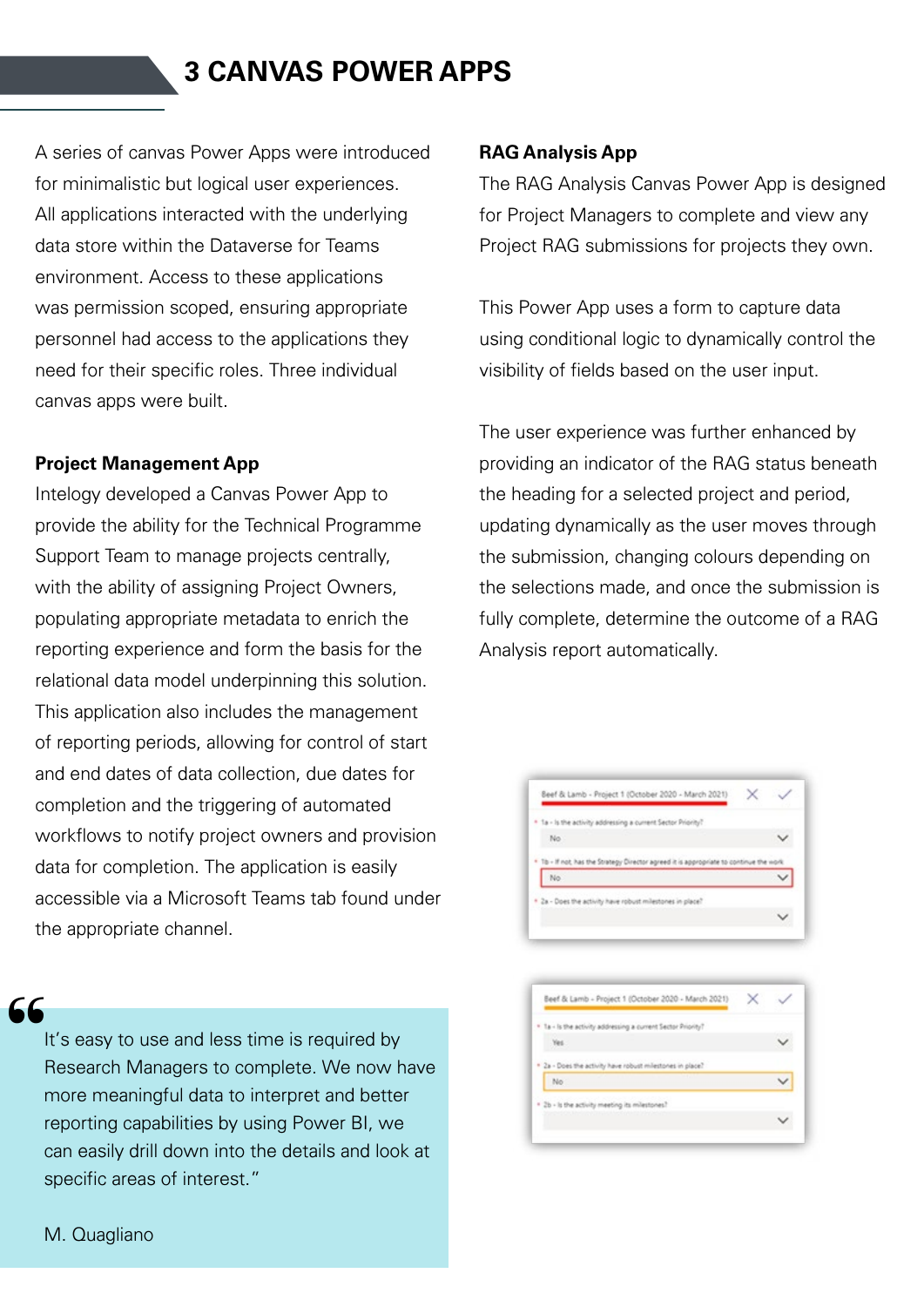#### **Data Quality and Sensitivity Assessments app**

Intelogy developed a Canvas Power App to facilitate AHDB's Data Quality and Sensitivity Assessment process which requires Project Owners to identify, record and mitigate risks to the quality and sensitivity of data associated with active projects. This implementation abstracted the previous questions and metrics to be stored within a purpose-built table in the Dataverse database. As the submission of this data was controlled and channelled through the front-end Power App experience, this allowed for advanced data validation against certain fields which was not previously possible, providing assurance that the data submitted during this assessment process is complete, valid, and complies with AHDB's internal requirements.

This also allowed for the implementation of realtime, responsive feedback, which involved the automatic calculation of values on the basis of other data submitted in the app to dynamically provide an up-to-date representation of the likely outcome of the submission given the provided data. Furthermore, given these values were calculated dynamically, it was possible to leverage this real-time status to invoke other functionality, such as inviting users to record planned mitigations if a project was calculated with a sufficiently high quality or impact risk score.

The app takes a project-first approach, presenting the user with a list of their active projects completed with a status indicator against each project to signal whether a data assessment has been submitted for the given project.

**Whereas in the prior Microsoft Excel template it was necessary to manually populate the 'Project Information', manual input was eliminated by leveraging the relationship between data assessments and their associated projects in order to dynamically determine and resolve this information. Not only did this make the process easier for users but also reduced the need to duplicate information as well as preventing any issues caused by the incorrect transcription of this information. The application seamlessly handles the entire Data Assessment process, from data collection to data verification all the way to data submission and storing the data in a format that is highly accessible for reporting and auditing purposes.**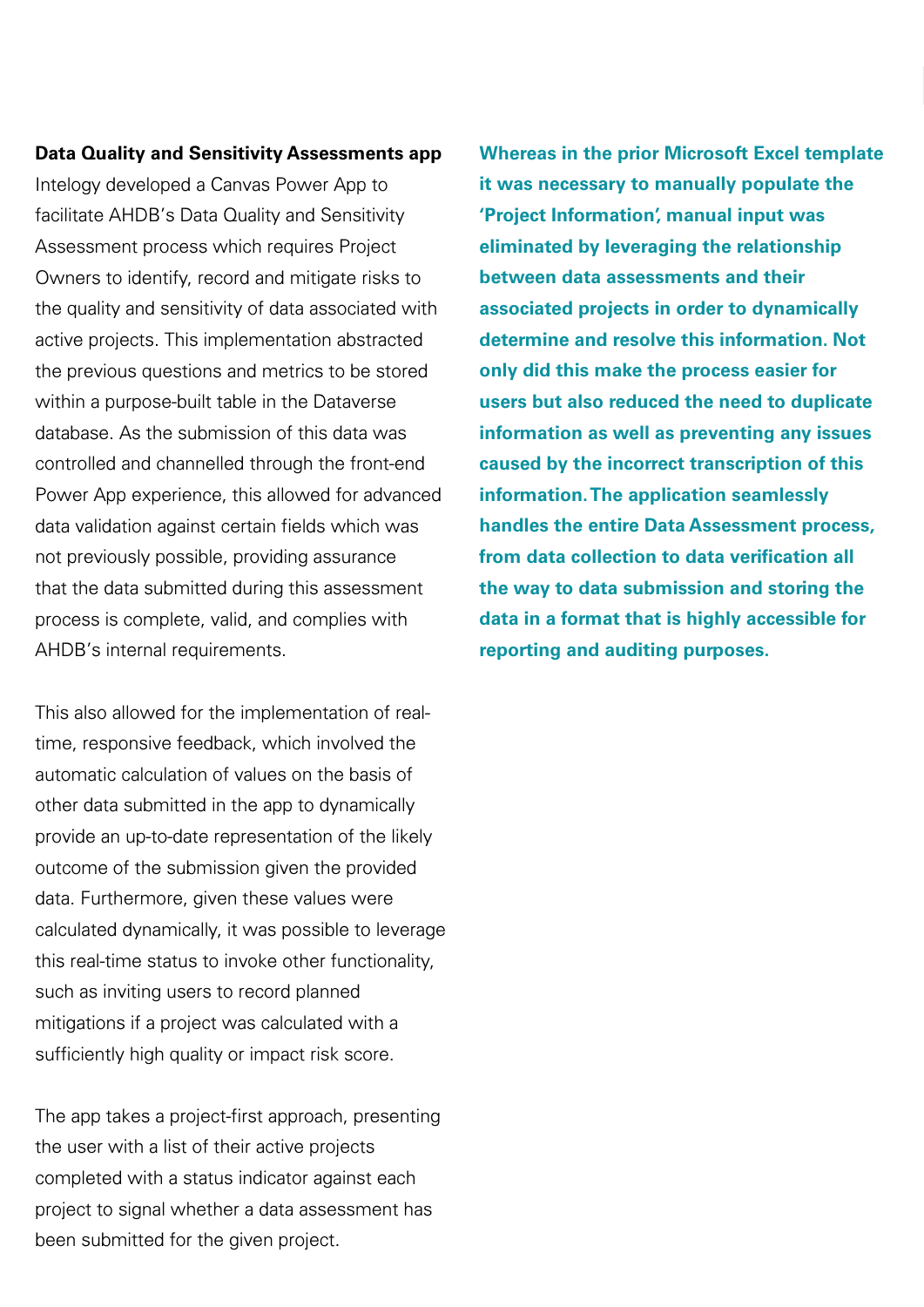## **POWER BI REPORTS**

The Power BI Online Service was the tool of choice for providing an accessible and secure reporting environment which surfaced the data stored in Microsoft Dataverse and subsequently enabled use of the powerful data transformation and visualization capabilities of Power BI upon it. Intelogy constructed two distinct reports for the RAG Analysis and Data Quality and Sensitivity Assessment processes respectively.

**The RAG Analysis report surfaces the red, amber, and green risk ratings over the lifecycle of a project as well as identifying and presenting the factors that contribute towards these outcomes. The data architecture extends the scope of possible data interrogation, for instance, exploring any impacts a project type, contractor, project value or project owner may have on a RAG Analysis outcome. This has helped unlock additional insights into existing data, whilst simultaneously making these insights significantly more accessible for reporting purposes, such as monitoring and tracking trends over time.** 

The Data Assessment report focuses on representing the likeliness and impact of data quality and sensitivity submissions. This information is available both on a granular a project-by-project basis, but also provides the option to view these metrics against either all projects or all projects as defined by another category such as the business sector to which they pertain. This empowers AHDB staff to use this report both to attain insights against specific projects or categories of projects, or gain an understanding of trends and patterns at the organisational level via the centralised, relational data storage structure offered by Microsoft Dataverse. To make these reports quick to access for all members of AHDB, these reports were pinned as tabs under the relevant channels in Microsoft Teams, allowing users to quickly dive straight into data to help inform their daily workload.